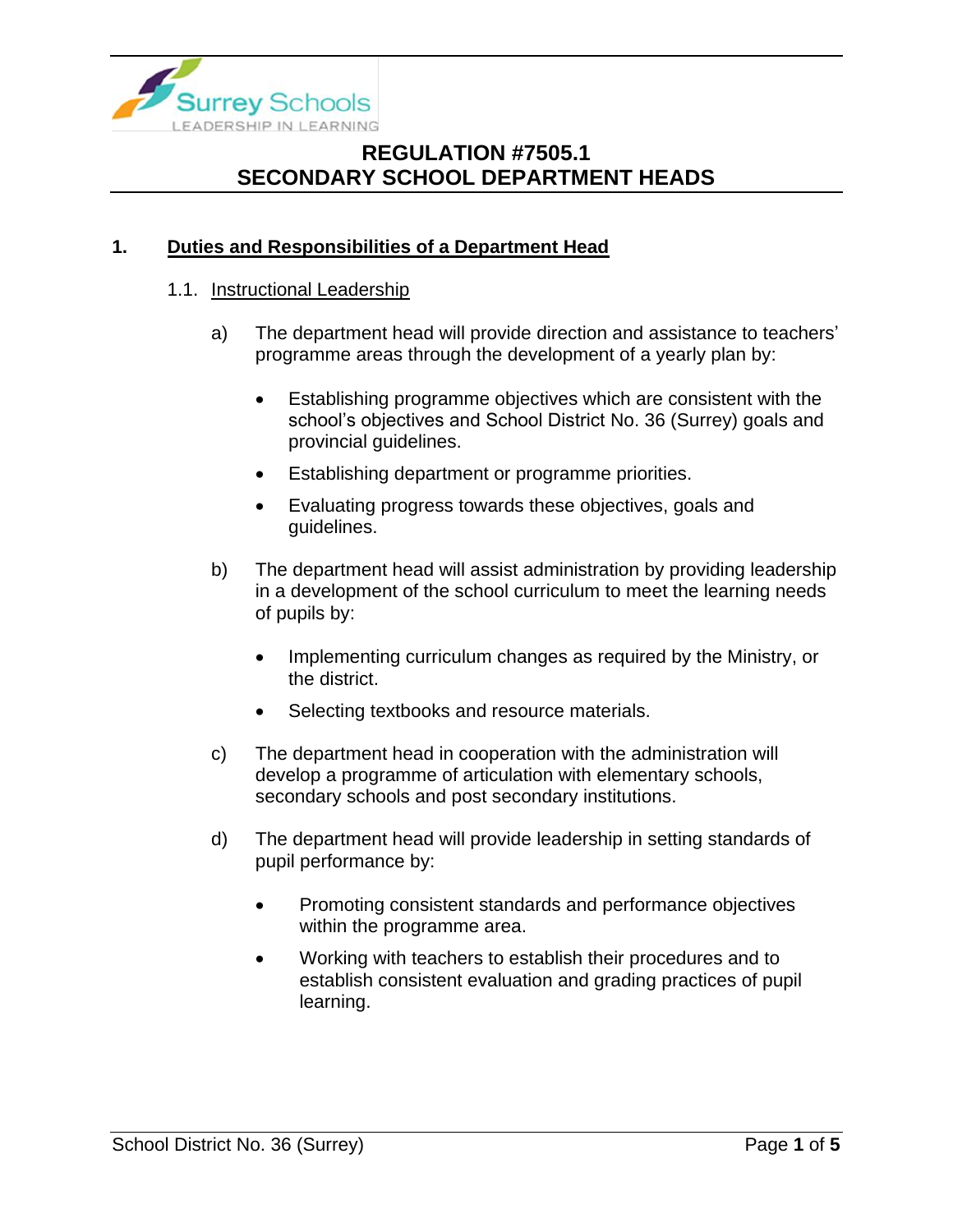

- e) The department head will assist the administration in the supervisory process by:
	- Developing a programme of instructional supervision with department members.
	- Providing opportunities for department members to improve their instructional processes.
- f) The department head will support professional development by:
	- Being directly involved in the school improvement plan.
	- Supporting and participating in the school's staff development programme.
	- Participating at in-service programmes, workshops and/or conferences.
		- o Identification of in-service opportunities for department members.
	- Encouraging professional development through the:
		- o Exchange of ideas with members of the programme or subject area.
		- o Discussion of teaching methodology and resources.
- g) The department head will provide support, guidance and orientation of student teachers, teachers new to the department, teachers new to the profession.
- h) The department head will support district programmes and school initiatives.
- i) The department head will work to provide a positive image of the school in the community by:
	- Participating in the school's public relation's programme.
	- Communicating with elementary, secondary and post secondary institutions.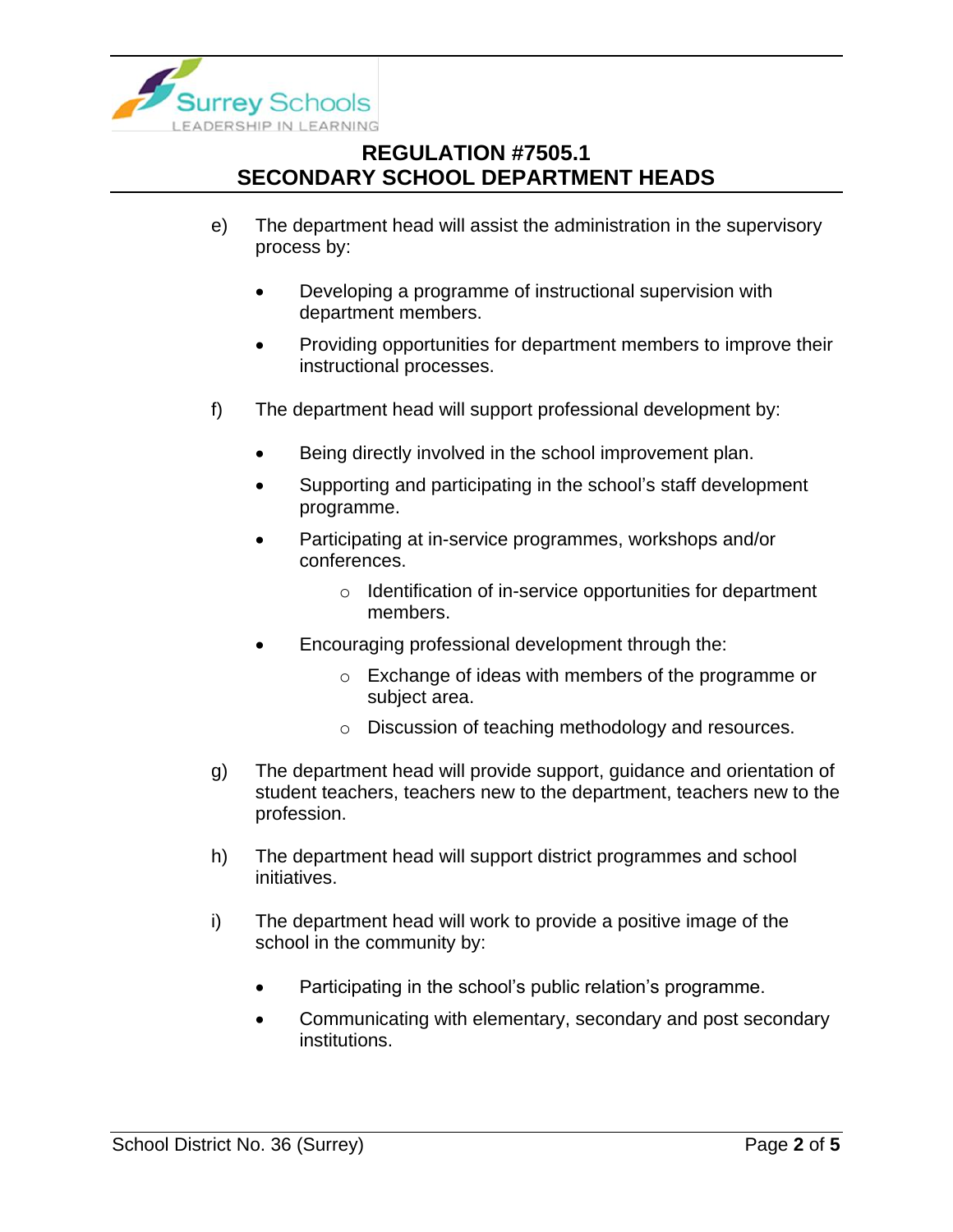

j) The department head will work as part of a school district department head team and will meet regularly with district personnel to promote curriculum development, school to school coordination and articulation, and other matters that relate to curriculum and instructional priorities.

### 1.2. Organizational Duties

The department head will assist the school's administration by:

- a) Attending school and district department head meetings.
- b) Assisting the principal, as requested, to determine teaching assignments and in selecting new teachers.
- c) Convening regular departmental meetings at which minutes are recorded and filed.
- d) Participating in the school budget development process.
- e) Monitoring the requisition of supplies and equipment.
- f) Maintaining inventory control and arranging for the repair and maintenance of department equipment.
- g) Advising the school administration about facility needs and safety concerns.
- h) Advising on plans for additions and alterations to the school where appropriate.

### **2. Allocation and Organization of Department Heads in Surrey**

Subject to budgetary provisions, the goal will be to provide department heads as outlined below:

| <b>PUPILS</b>                                                         | <b>DEPARTMENT HEADS</b>                                                                                                                  |
|-----------------------------------------------------------------------|------------------------------------------------------------------------------------------------------------------------------------------|
| 0 to 600<br>601 to 800<br>801 to 1000<br>1001 to 1200<br>1200 to 1400 | 5 major department heads<br>6 major department heads<br>7 major department heads<br>8 major department heads<br>9 major department heads |
| 1400 to 1600                                                          | 10 major department heads<br>11 major department head                                                                                    |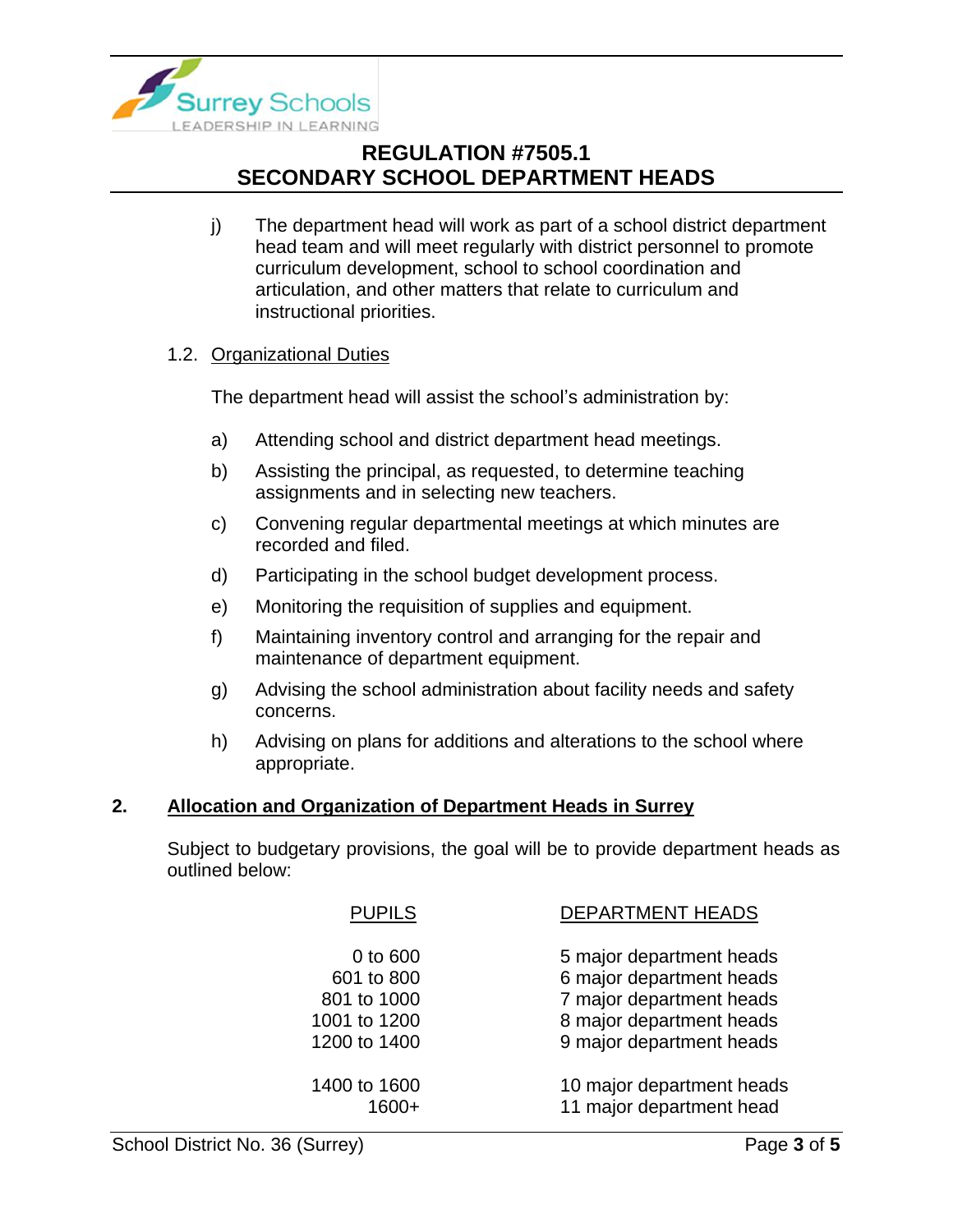

- a) Allocation shall be based on school enrollment as projected for September 30<sup>th</sup> of the following school year.
- b) Allocation of department heads shall be at the discretion of principals.
- c) Consideration may be given to schools having special circumstances for the further allocation of department heads at the discretion of the superintendent of schools.
- d) The department head shall have an equivalent of one preparation period to meet the department head responsibilities and duties.

#### **3. QUALIFICATIONS FOR ASSIGNMENT**

Candidates for department head should have:

- a) A record as a highly successful teacher.
- b) Demonstrated ability to lead, to organize and to work with others.
- c) Evidence of having maintained a high level of curriculum and instructional knowledge.
- d) Evidence of continuing professional growth.

#### **4. METHOD AND TERMS OF APPOINTMENT**

- a) Applications for department head will be submitted to the principal.
- b) The principal will submit written recommendations for each department head position to the superintendent of schools by April 30.
- c) The appointment of department heads will be for a period of up to two years, and is subject to renewal. The principal will meet annually with each department head to review the duties and responsibilities of the department head.
- d) The department head will, where appropriate, be appointed from within the staff.

*Approved: 1989-09-2*